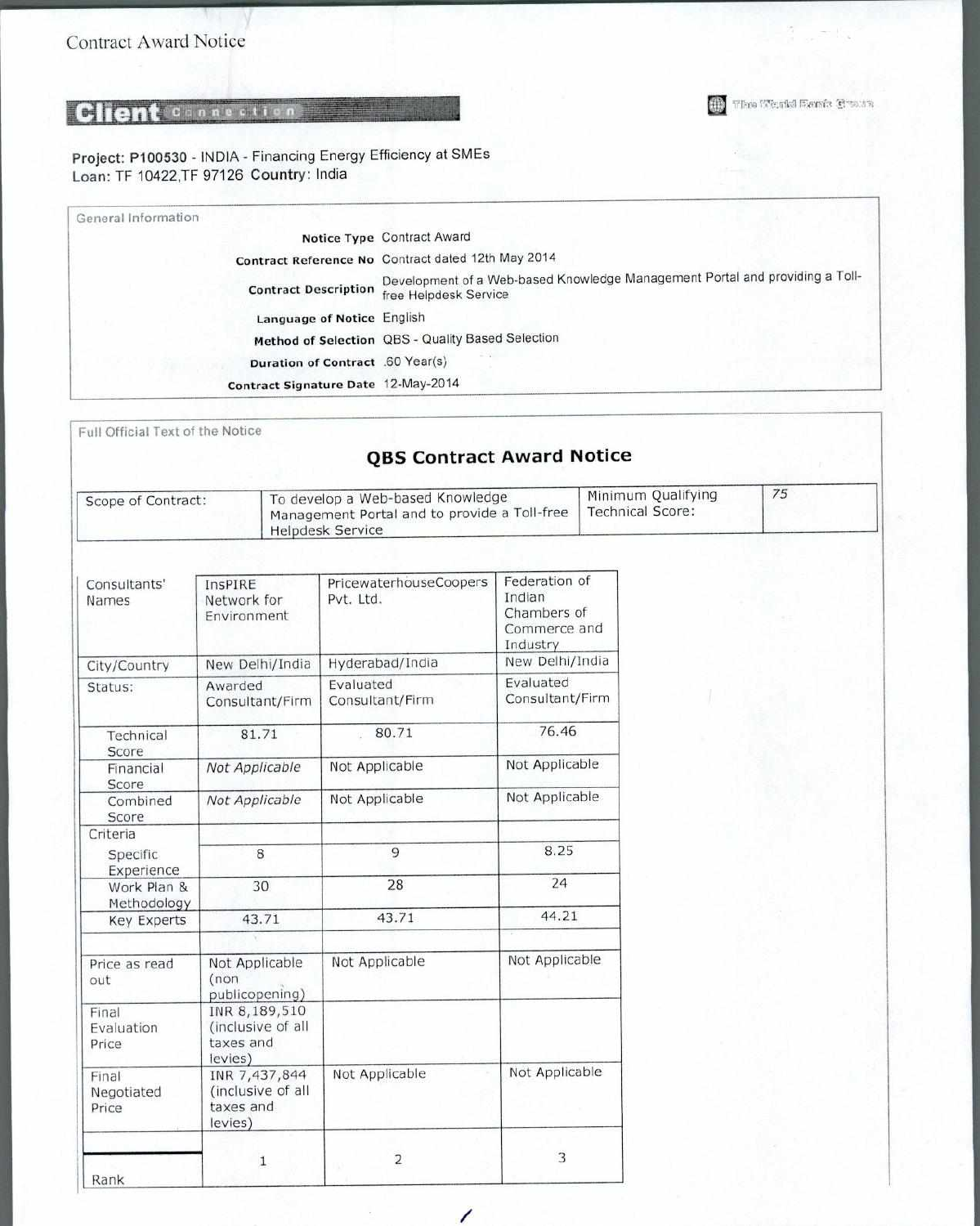#### Contract Award Notice

Other Shortlisted Consultant(s)/Firm(s) (these will be all that "Proposal submitted =no")

| Consultant's<br>name   | APITCO Ltd. in a<br>JV with Sachi<br>Infotech Pvt.<br>Ltd., Hyderabad | Vayam<br>Technologies Ltd. | Enzen Global<br>Solutions Pvt.<br>Ltd. |
|------------------------|-----------------------------------------------------------------------|----------------------------|----------------------------------------|
| City/Country           | Hyderabad /<br>India                                                  | New Delhi / India          | Bangalore /<br>India                   |
| Proposal<br>Submitted: | No                                                                    | No                         | No                                     |

The broad scope of the contract is as under:

- a) To develop, commission, and maintain a Knowledge Management Web Portal for providing various information / services related to the project activities in the clusters in and around Pune, Kolhapur, Ankleshwar, Tirunelveli, and Faridabad.
- b) To set up and operate a Helpdesk with a dedicated Toll Free number integrated with the Knowledge Management Web Portal. The Helpdesk shall include outbound call services for catering to the requirements of BEE andSIDBI such as for conducting surveys, following up with callers for unresolved queries, outreach activities, etc.
- c) To develop a strategy for dynamic extraction of knowledge from the data stored in the Knowledge Management portal as well as in the CRM system of the Helpdesk Centre. The end objective of the strategy would be forthe web portal to serve as a platform for providing expert knowledge and guidance for triggering the accelerated promotion of energy efficiency in MSMEs in India.

*2*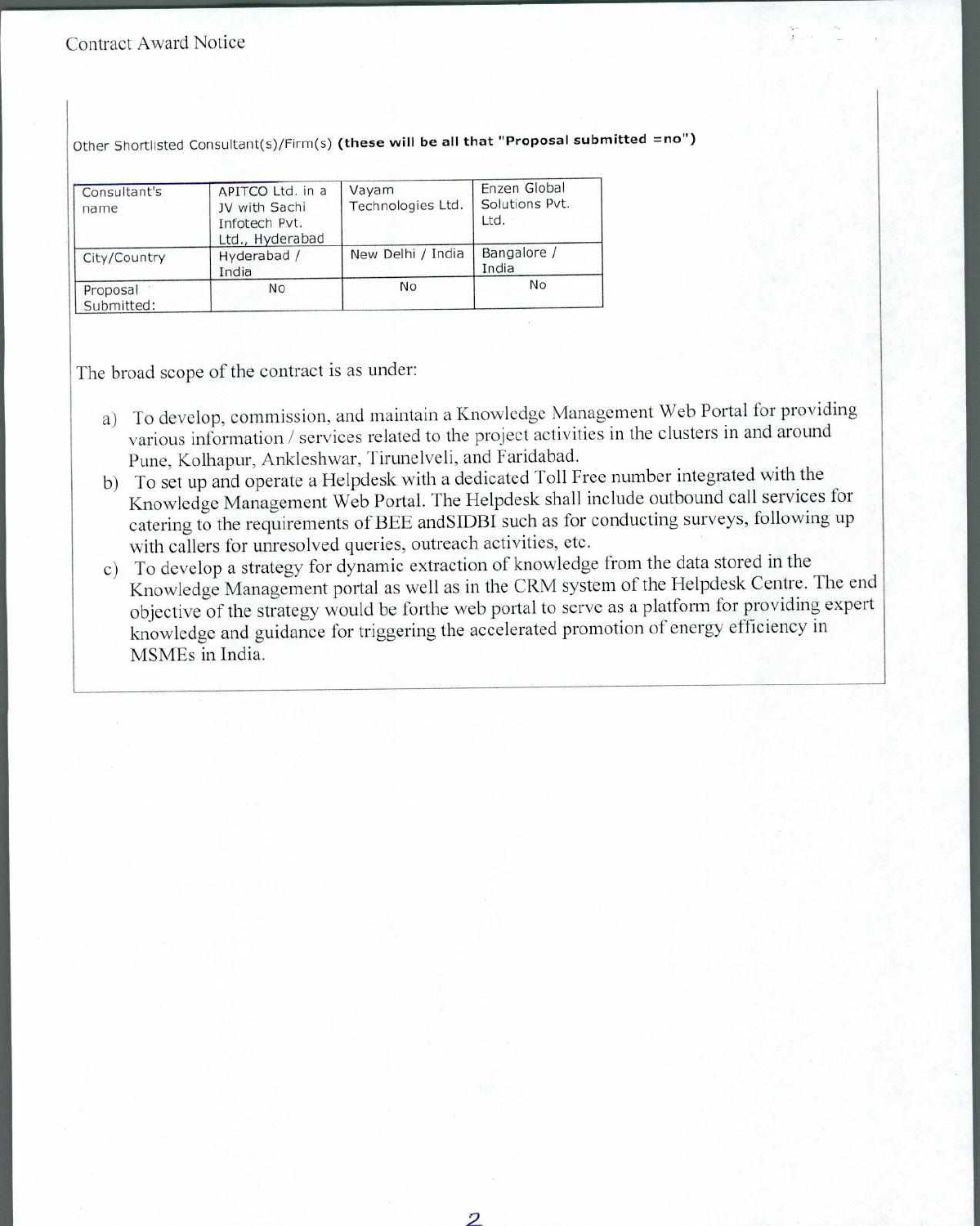Project: P100530 - INDIA - Financing Energy Efficiency at SMEs Loan: TF 10422,TF 97126 Country: India

General Information

Notice Type Contract Award Language of Notice English Report Period 01-Apr-2014 - 22-Apr-2014

Full Official Text of the Notice

#### **Small Contract Award Notice**

India

Project: P100530 - INDIA - Financing Energy Efficiency at SMEs

Awarded Firm/Indv. : ICF Consulting India Pvt. Ltd. Address: 301-307, 314 Third Floor, Ashoka Estate, Barakhamba Road Contract Signature Date: 21-Apr-2014 Method of Procurement: SSS - Single Source Selection Price: INR 1,123,600.00 Duration: 3.00 Month(s) Summary Scope ofContract: To carry out a study for evaluating the economic loss due to rewinding of LT motors, to demonstrate the same to MSMEs, and to propagate to MSMEs the best practices for motor rewinding.

The Neuki Family Creens 细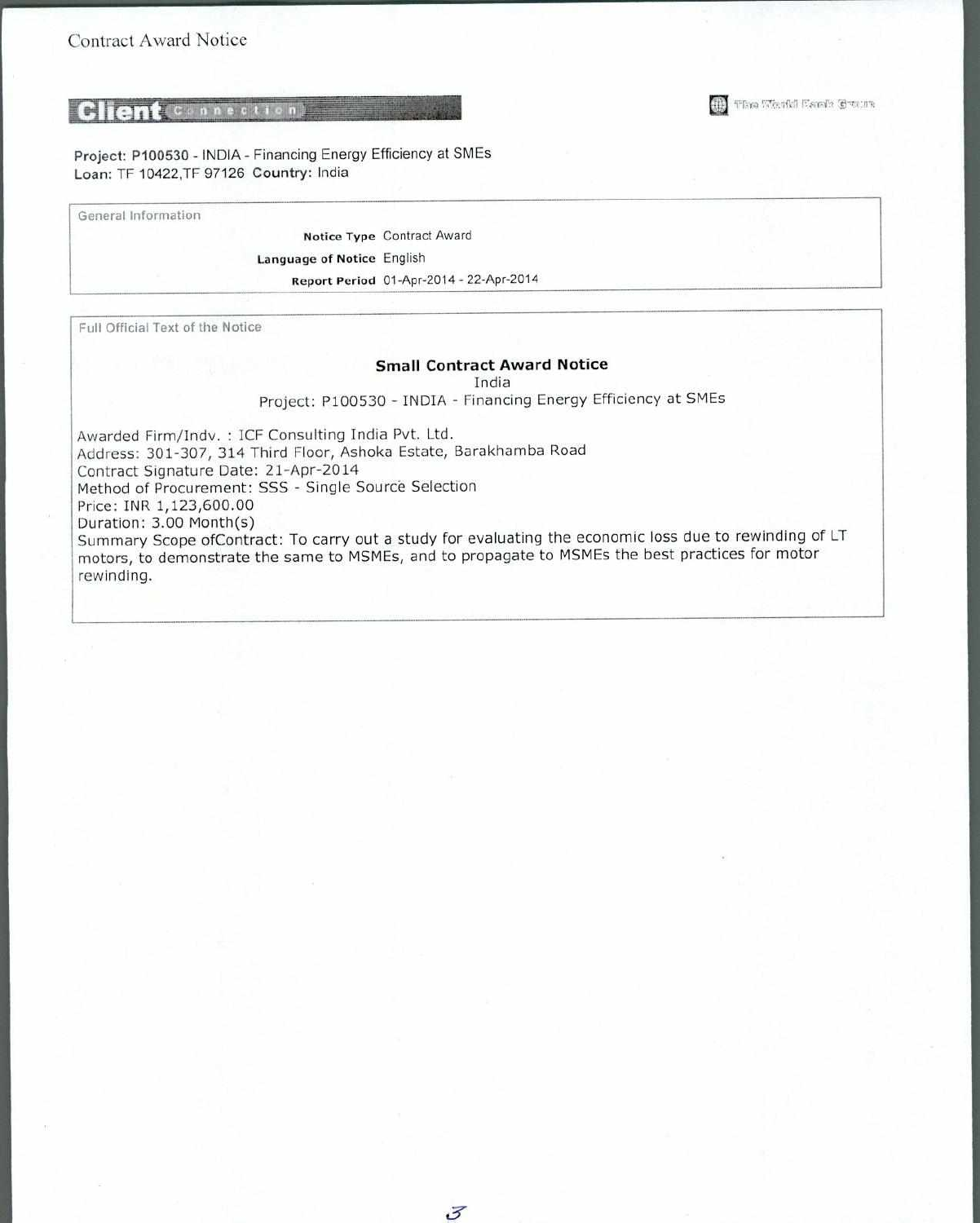Project: P100530 - INDIA - Financing Energy Efficiency at SMEs Loan: TF 10422,TF 97126 Country: India

General Information

Notice Type Contract Award Language of Notice English Report Period 01-Jan-2014 - 24-Jan-2014

Full Official Text of the Notice

#### **Small Contract Award Notice**

India

Project: P100530 - INDIA - Financing Energy Efficiency at SMEs

Awarded Firm/Indv. : Individual Consultant Country: India Contract Signature Date: 16-Jan-2014 Method of Procurement: INDV - Individual Price: INR 535,500.00 Duration: 6.00 Month(s) Summary Scope of Contract: Procurement Specialist. The Contract of Mr. Subrata Lahiri is effective from 17.01.2014 and will end on 16.07.2014.

4

**El The Benkl Earls Court**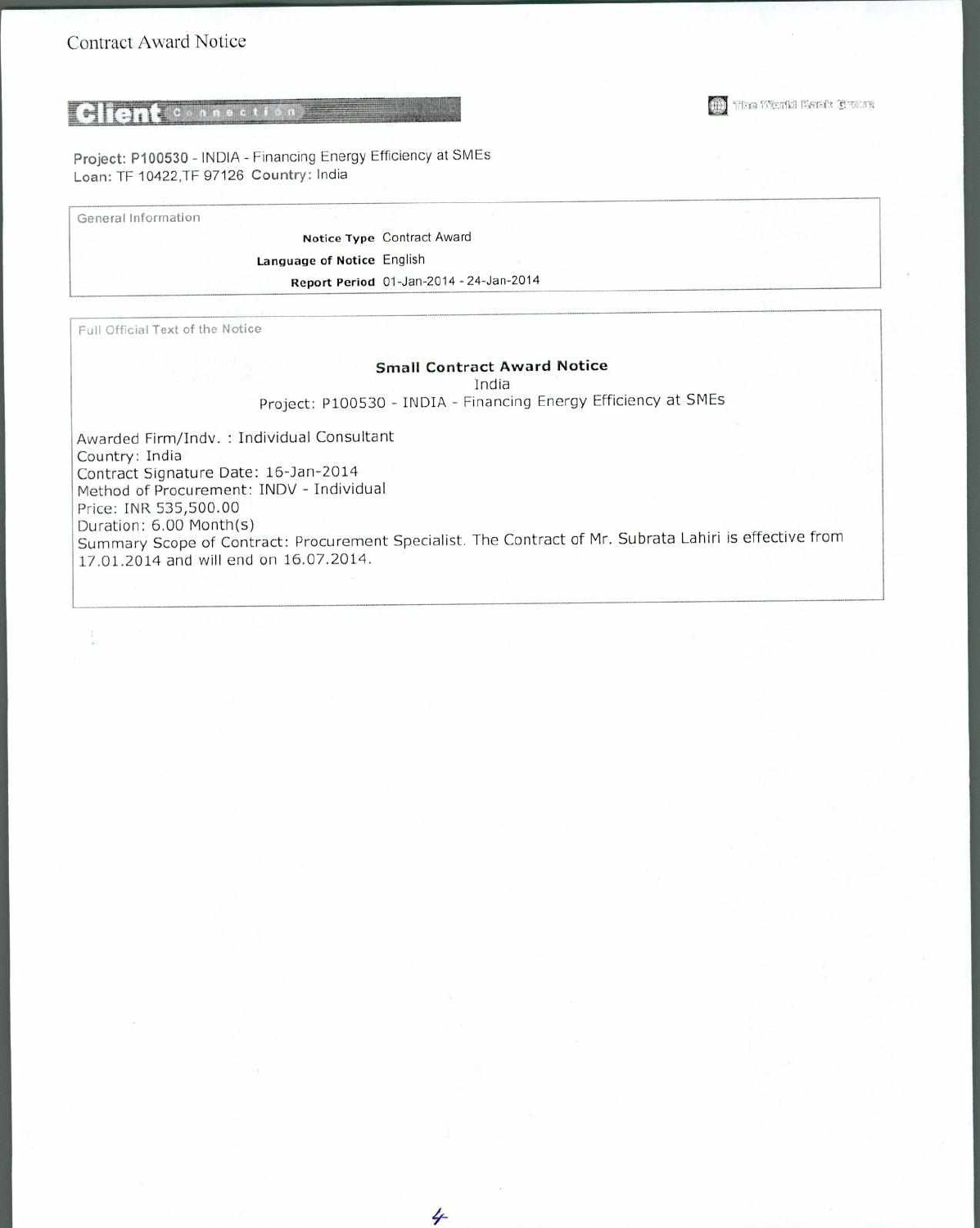Project: P100530 - INDIA - Financing Energy Efficiency at SMEs Loan: TF 10422,TF 97126 Country: India

| General Information |                                       |                                                                                                        |
|---------------------|---------------------------------------|--------------------------------------------------------------------------------------------------------|
|                     |                                       | Notice Type Contract Award                                                                             |
|                     |                                       | Contract Reference No CS 9A - BEE (Foundry Cluster)                                                    |
|                     |                                       | Contract Description Agency for conducting Energy Auditors Training Program (Indian) - Foundry Cluster |
|                     | Language of Notice English            |                                                                                                        |
|                     |                                       | Method of Selection QBS - Quality Based Selection                                                      |
|                     | Duration of Contract 10.00 Month(s) = |                                                                                                        |
|                     | Contract Signature Date 08-Oct-2013   |                                                                                                        |

fffice Weakl Easts Creas

 $\mathcal{D}$ 

Full Official Text of the Notice

| Scope of Contract: | <sup>1</sup> Selection of an Agency for conducting Energy<br>Auditors' Training Program (Indian) -<br>Foundry Cluster | Minimum Qualifying<br><b>Technical Score:</b> | 75 |  |
|--------------------|-----------------------------------------------------------------------------------------------------------------------|-----------------------------------------------|----|--|
|--------------------|-----------------------------------------------------------------------------------------------------------------------|-----------------------------------------------|----|--|

| Consultants'<br>The Energy and<br>Pvt. Ltd.<br>Resources<br>names<br>Institute |                                                                        | PricewaterhouseCoopers       | <b>MITCON</b><br>Consultancy<br>Engineering<br>Services Ltd. | Chennai Global<br><b>Services</b> |  |
|--------------------------------------------------------------------------------|------------------------------------------------------------------------|------------------------------|--------------------------------------------------------------|-----------------------------------|--|
| City/Country                                                                   | New Delhi/India                                                        | Hyderabad/India              | Pune/India                                                   | Chennai/India                     |  |
| Status:                                                                        | Awarded<br>Consultant/Firm                                             | Evaluated<br>Consultant/Firm | Evaluated<br>Consultant/Firm                                 | Evaluated<br>Consultant/Firm      |  |
| Technical<br>Score                                                             | 91.82                                                                  | 84.57                        | 83.27                                                        | 65.61                             |  |
| Financial<br>Score                                                             | Not Applicable                                                         | Not Applicable               | Not Applicable                                               | Not Applicable                    |  |
| Combined<br>Score                                                              | Not Applicable                                                         | Not Applicable               | Not Applicable                                               | Not Applicable                    |  |
| Criteria                                                                       |                                                                        |                              |                                                              |                                   |  |
| Specific<br>Experience                                                         | 14.77                                                                  | 13.33                        | 14.77                                                        | 11.77<br>20.83                    |  |
| Work Plan &<br>Methodology                                                     | 29.17                                                                  | 27.50                        | 24.33                                                        |                                   |  |
| <b>Key Experts</b>                                                             | 40.88                                                                  | 36.41                        | 38                                                           | 28.84                             |  |
| Training                                                                       | $\overline{7}$                                                         | 7.33                         | 6.17                                                         | 4.17                              |  |
| Local input                                                                    | Not Applicable                                                         | Not Applicable               | Not Applicable                                               | Not Applicable                    |  |
| Price as read<br>out                                                           | Not Applicable<br>(non public<br>opening)                              | Not Applicable               | Not Applicable                                               | Not Applicable                    |  |
| Final<br>Evaluation<br>Price                                                   | <b>INR</b><br>1,29,66,644<br>(inclusive of all<br>taxes and<br>levies) |                              |                                                              |                                   |  |
| Final<br>Negotiated<br>Price                                                   | INR 20,11,703<br>(inclusive of all<br>taxes and<br>levies)             | Not Applicable               | Not Applicable                                               | Not Applicable                    |  |
| Rank                                                                           | 1                                                                      | $\overline{2}$               | 3                                                            | $\overline{4}$                    |  |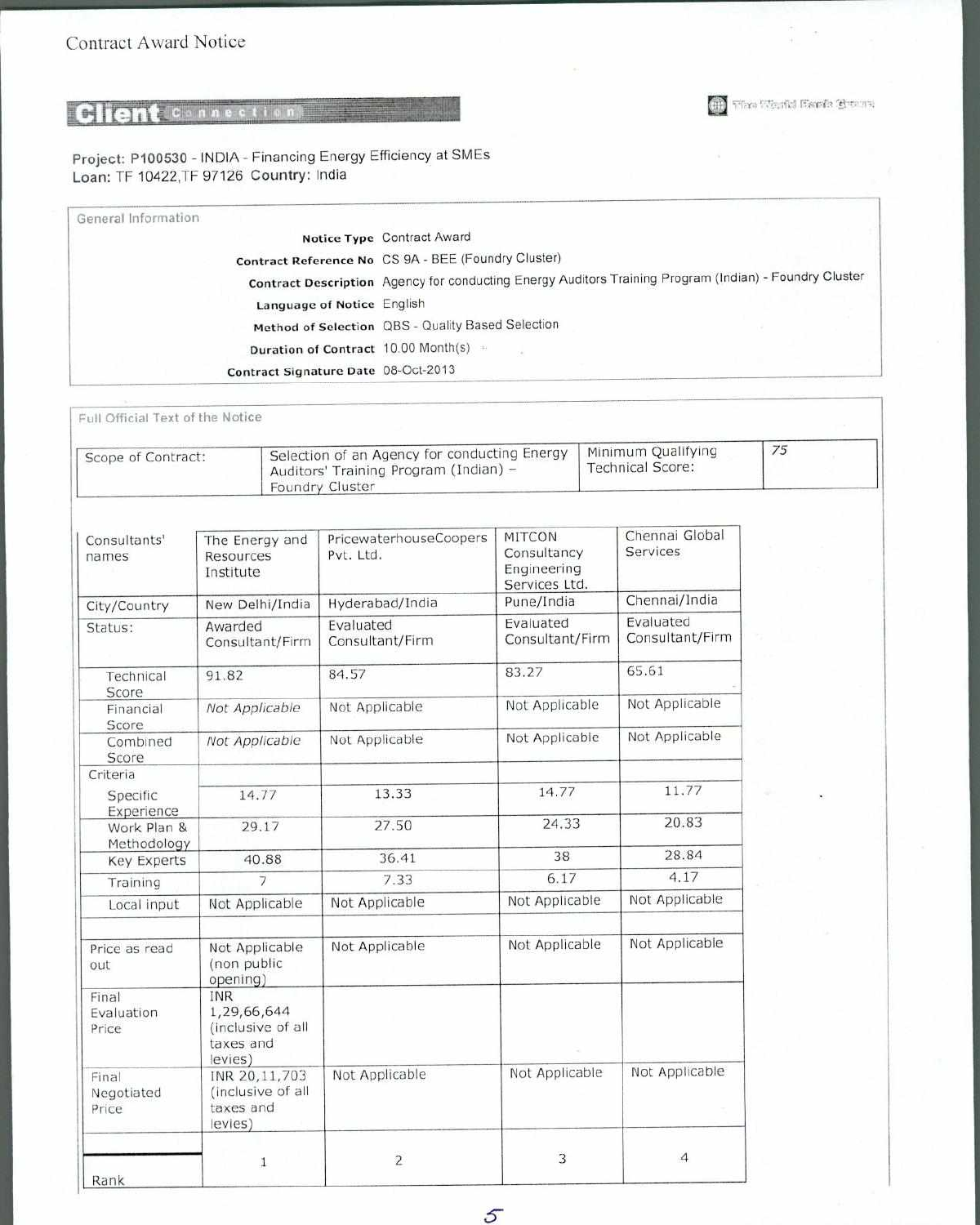## The scope of the contract is broadly as under:

- a) To develop a foundry sector specific training module to cover the following:
	- i. Technical details about energy auditing
	- ii. Guidelines for producing bankable DPRs
	- iii. Possible technological interventions and best practices that could lead to overall energy efficiency in the four target clusters
	- iv. Success stories related to the foundry sector or in a similar industrial set-up
	- v. Highlight the scenarios where the recommended technologies have not provided the desired results with probable reasons for the same
	- vi. Compilation of available sources for the recommended EE measures / technologies for undertaking the design, supply, installation, and maintenance of the EE equipment
	- vii. Compilation of the relevant international case studies of technologicalinterventions, financing mechanisms, and best operating practices fromsources such as the World Bank, UNIDO, ADB,UNEP, etc., as well as Reports / experiences of international consultants working on similar capacity building exercises for the MSME sector

viii. Drawing up a baseline for the foundry sector, and indicating the application of the baseline to the respective target clusters in the training programs

ix. Preparation of a foundry specific template as well as its applicability to the 4 target clusters for baseline data collection

x. Monitoring and measurement requirements, M & V protocols, and Standard Operating Practices

- xi. Methodology for energy saving calculations
- xii. Compilation of information gaps on technology,financing, and other issues hindering the promotion of energy efficiency in the foundry sector including the clusters targeted under the project

xiii. Energy Conservation Act 2001(and subsequent amendments thereof), Ministry / Govt. Guidelines (MSME / DIPP)

- xiv. Expectations of MSMEs / IAs from Energy Auditors / Energy Managers
- xv. Ongoing programmes on EE in the SME sector
- xvi. Special emphasis on low cost or no cost options as available for EE interventions with short payback period, and
	- implementation of demonstration retrofit projects
- xvii. Knowledge / experience gathered from similar clusters in other parts of the country

xviii. Financial aspects of EE projects — current status and future trends

- xix. Methodologies to undertakefinancial evaluations such as ROI, IRR, NPV, etc. related to the investment
- xx. A step by step procedure for preparation of loan applications along with a check list of the pre-requisites for documentation and certification
- xxi. Management control and financial discipline required for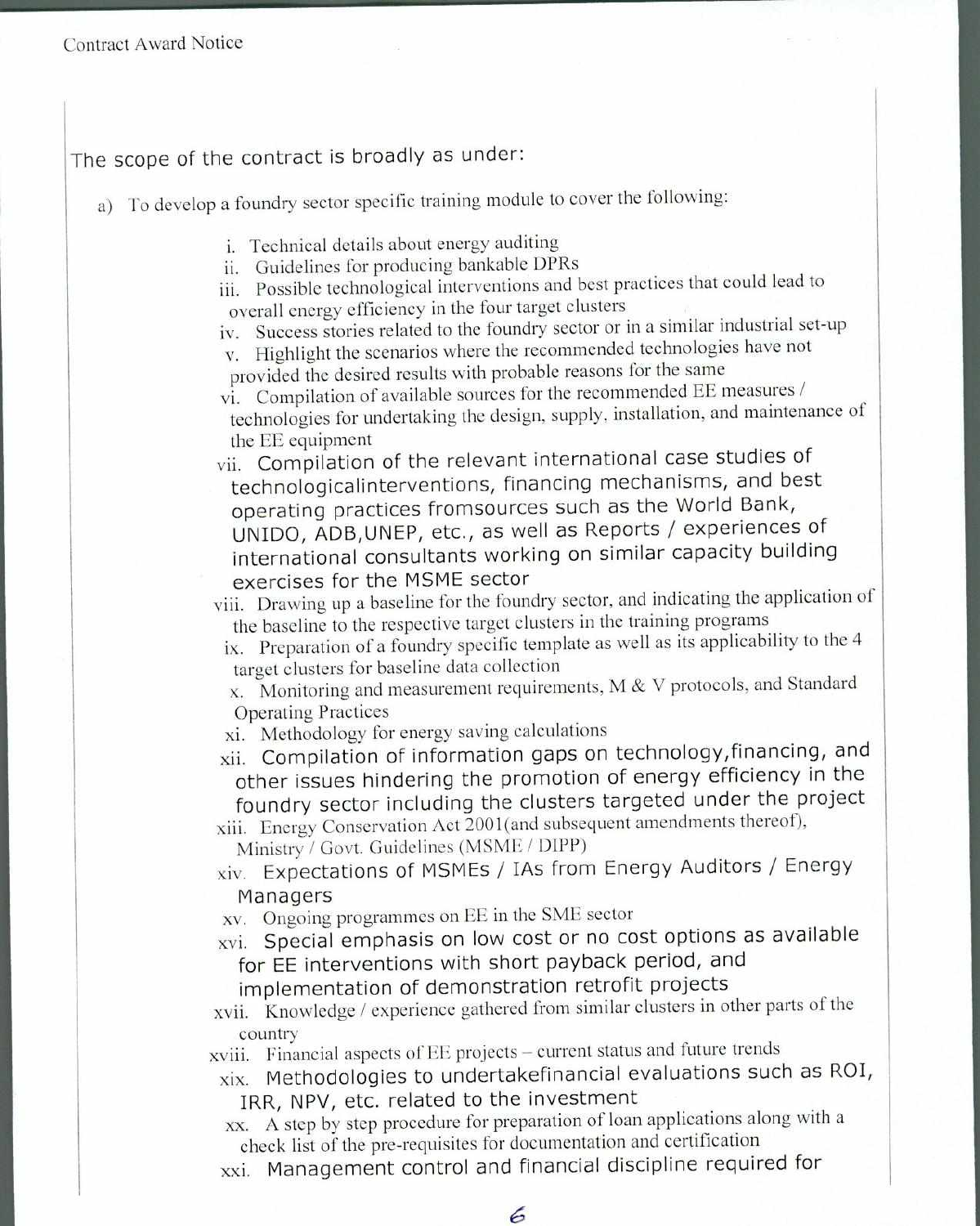# successful implementation of EE measures

- b) Toconduct 4 training programs for energy professionals, one each at Kolhapur, Indore, Belgaum and Coimbatore.
- c) To develop a replication strategy / roadmap that could be extended to other sectors / clusters.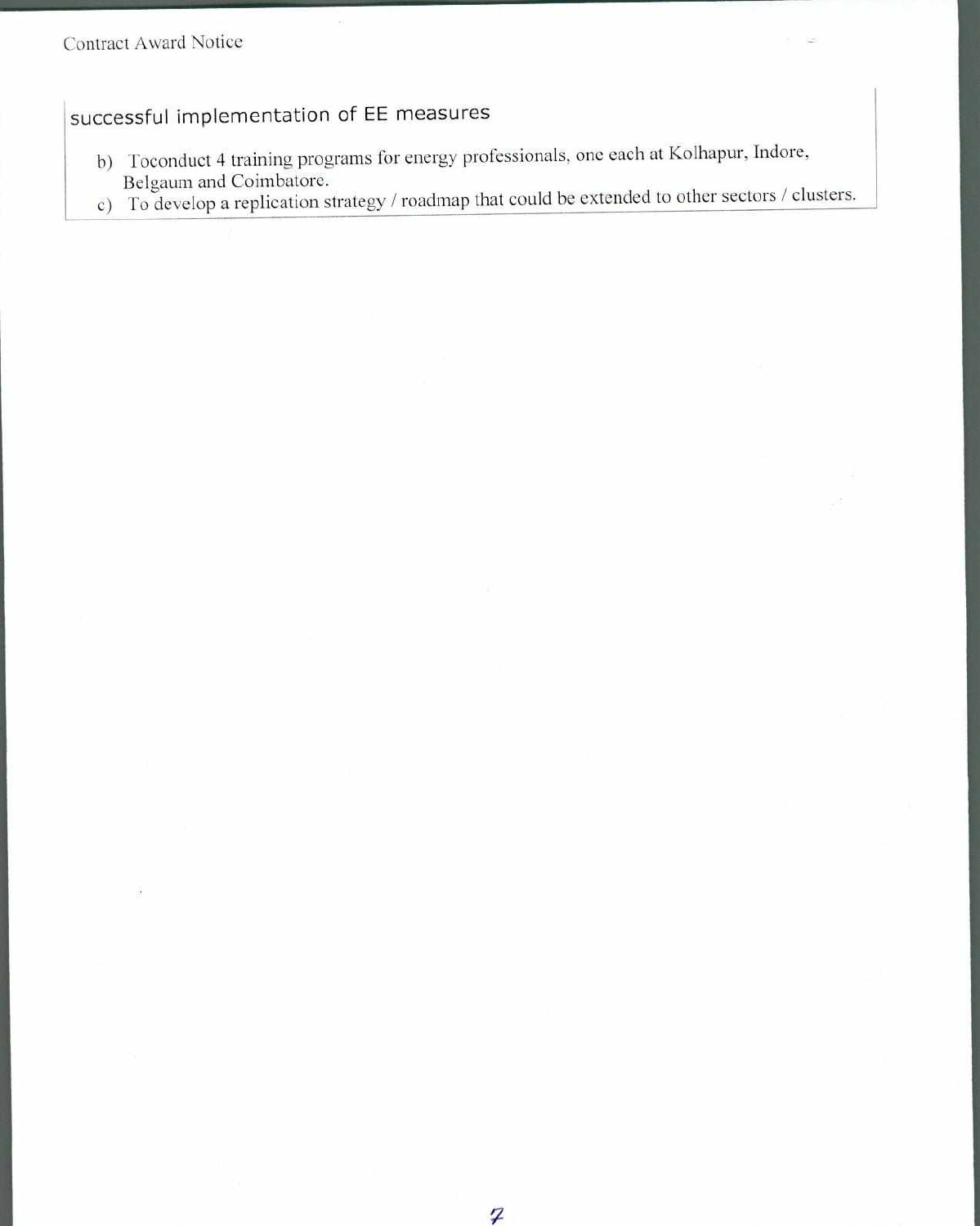The Wark! Bank Cream

Project: P100530 - INDIA - Financing Energy Efficiency at SMEs Loan: TF 10422,TF 97126 Country: India

General Information

Notice Type Contract Award Language of Notice English Report Period 01-May-2013 - 31-May-2013

Full Official Text of the Notice

#### **Small Contract Award Notice**

India

Project: P100530 - INDIA - Financing Energy Efficiency at SMEs

Awarded Firm/Indv. : Individual Consultant Country: India Contract Signature Date: 23-May-2013 Method of Procurement: INDV - Individual Price: INR 3,577,500.00 Duration: 1.60 Year(s) Summary Scope of Contract: Knowledge Mgmt. Specialist. The Contract of Mr. Rajeev Wadhwa, effective from 15.05.2013, is renewable on annual basis wit h an increment of 5% subject to satisfactory performance.